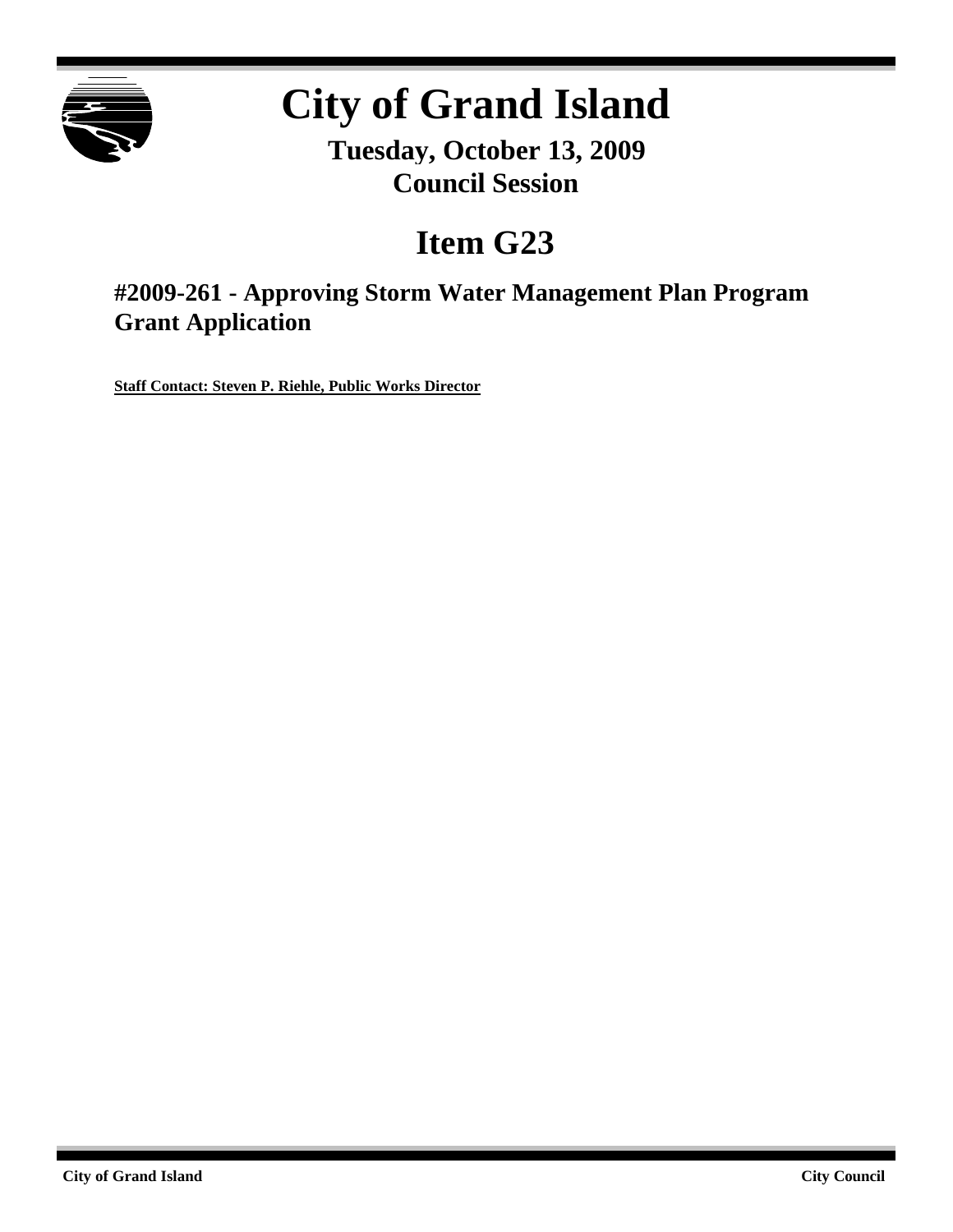## **Council Agenda Memo**

| <b>From:</b>    | Steven P. Riehle, Public Works Director                                   |  |
|-----------------|---------------------------------------------------------------------------|--|
| <b>Meeting:</b> | October 13, 2009                                                          |  |
| Subject:        | Approving Storm Water Management Plan Program<br><b>Grant Application</b> |  |
| Item $\#$ 's:   | $G-23$                                                                    |  |
| $Presenter(s):$ | Steven P. Riehle, Public Works Director                                   |  |

### **Background**

In 2005, the EPA expanded the "pollutant discharge" portion of the Clean Water Act of 1977 to include storm water runoff from all Nebraska communities with a population over 10,000. Subsequently, the City of Grand Island was designated as a National Pollutant Discharge Elimination System (NPDES) Phase II Storm Water Community in 2005. The City was issued a storm water permit by the Nebraska Department of Environmental Quality that includes a Storm Water Management Plan.

As a result of the passage of LB1226 in the 2006 Nebraska Legislative Session, \$2.5 million in funding was allocated for cities and counties with Storm Water permits to implement their local Storm Water Management Plans (SWMPs).

Grant awards will be distributed to applicants according to population size. The Public Works Department is working with Community Development in preparation of the attached grant application to the Department of Environmental Quality for these funds.

#### **Discussion**

The grant application is due Wednesday, October 15, 2009. A 20% match for the project is required and will be provided by the Public Works Department through salaries. Grant work under this program must be completed by June 30, 2011.

The City is eligible for no less than \$95,127.00, but no more than \$498,924.00. Grant awards will be distributed to applicants according to population size. If all eligible nonmetropolitan communities across the state apply, the City will receive \$95,127.00.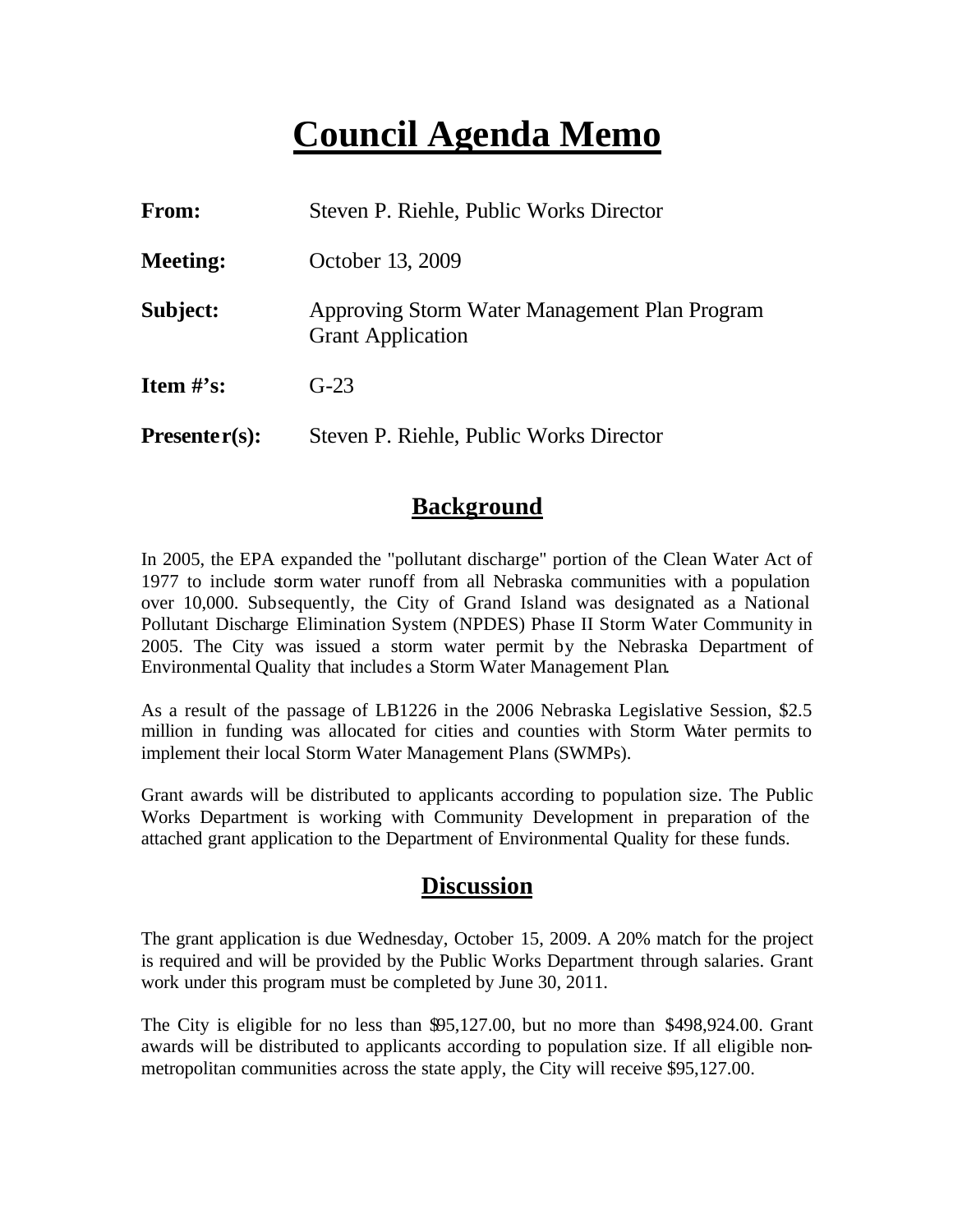If Grand Island is the only non-metropolitan community to apply, the City could receive up to \$498,924.00.

The City has seven (7) Minimum Control Measures (MCM's) that are identified in the storm water permit. Each MCM has a number of Best Management Practicies (BMP's) that are used to carry out the MCM's. An example BMP is marking curb inlets that remind the public not to dump into the inlet because it drains to a stream or river.

Grant activities are restricted to the Best Management Practices (BMP's) and seven Minimum Control Measures (MCM's) identified in the City storm water permit. The seven MCM's are:

- 1) Education and Outreach
- 2) Public Involvement/Participation
- 3) Illicit Discharge Detection and Elimination
- 4) Construction Site Storm Water Runoff Control
- 5) Post-Construction Storm Water Management in new development and redevelopment
- 6) Pollution Prevention good housekeeping for municipal operations
- 7) Wet Weather Monitoring

#### **Alternatives**

It appears that the Council has the following alternatives concerning the issue at hand. The Council may:

- 1. Move to approve
- 2. Refer the issue to a Committee
- 3. Postpone the issue to future date
- 4. Take no action on the issue

#### **Recommendation**

Public Works Administration recommends that the Council approve submission of the storm water grant application and authorize the Mayor to sign all related documents.

#### **Sample Motion**

Move to approve submission of the storm water grant application and authorize the Mayor to sign all related documents.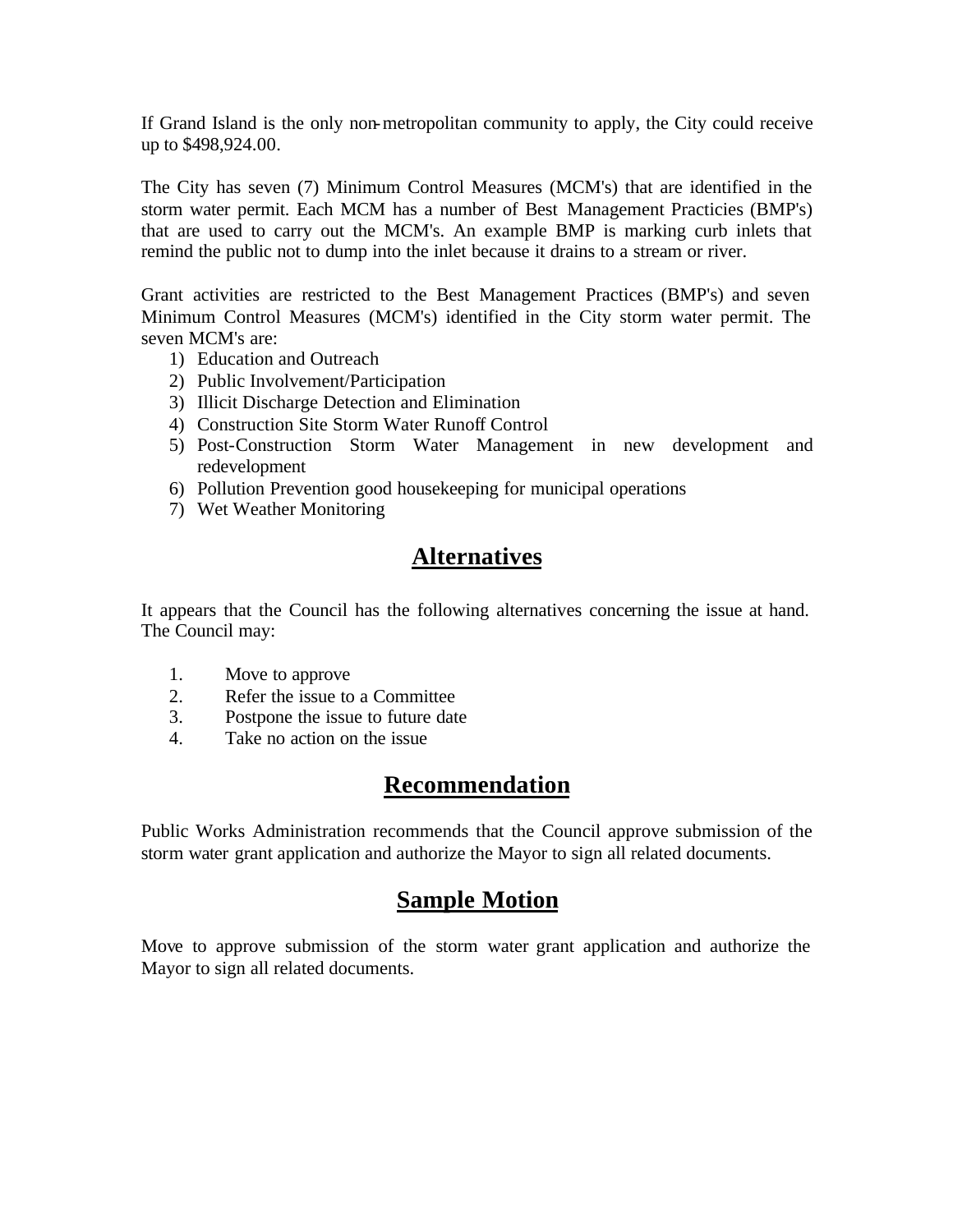# STORM WATER MANAGEMENT PLAN PROGRAM **GRANT APPLICATION**

From the City of Grand Island (Sponsor) **Regarding Implementation of the Storm Water Management Plan for Permit NER300010** 

Submittal of this application constitutes a request for grant funding from the Storm Water Management Plan Program. Requirements of this grant are as follows:

- The Sponsor must provide at least a 20% cash match for any funds received
- This cash match and the grant award must be kept together in an account separate from any other funds
- These funds must be used only for implementation of the SWMP in permit #NER300010
- These funds may not be used for normal operations and maintenance or flood control  $\ddot{\bullet}$
- Additional activities may be funded upon amending the permit with NDEQ approval, and by amending the workplan attached with the Intergovernmental Agreement.
- The project duration must not go beyond June 30, 2011
- The Sponsor must provide an annual report at the end of each state fiscal year

To request these forms electronically, call or e-mail Mary Schroer at 402-471-6988 or mary.schroer@nebraska.gov

### **PART 1 - CONTACT INFORMATION**

#### **PROJECT MANAGER INFORMATION - PLEASE PRINT OR TYPE**

| PROJECT MANAGER NAME                                                         | <b>TITLE</b>                                        |  |
|------------------------------------------------------------------------------|-----------------------------------------------------|--|
| <b>Scott Sekutera</b>                                                        | <b>Stormwater Technician</b>                        |  |
| <b>STREET ADDRESS</b><br>100 East 1st Street<br>P.O. BOX 1968                | <b>E-MAIL ADDRESS</b><br>ssekutera@grand-island.com |  |
| CITY / STATE / ZIP CODE                                                      | <b>PHONE NUMBER</b>                                 |  |
| Grand Island, NE 68802-1968                                                  | (308) 385-5444 Ext. 270                             |  |
| <b>MAXIMUM AWARD AMOUNT REQUESTED</b>                                        | PROJECT END DATE                                    |  |
| \$497,469.00                                                                 | June 30, 2011                                       |  |
| CITY OF GRAND ISLAND COGNIZANT OFFICIAL SIGNATURE<br>Margaret Hornady, Mayor | <b>DATE</b>                                         |  |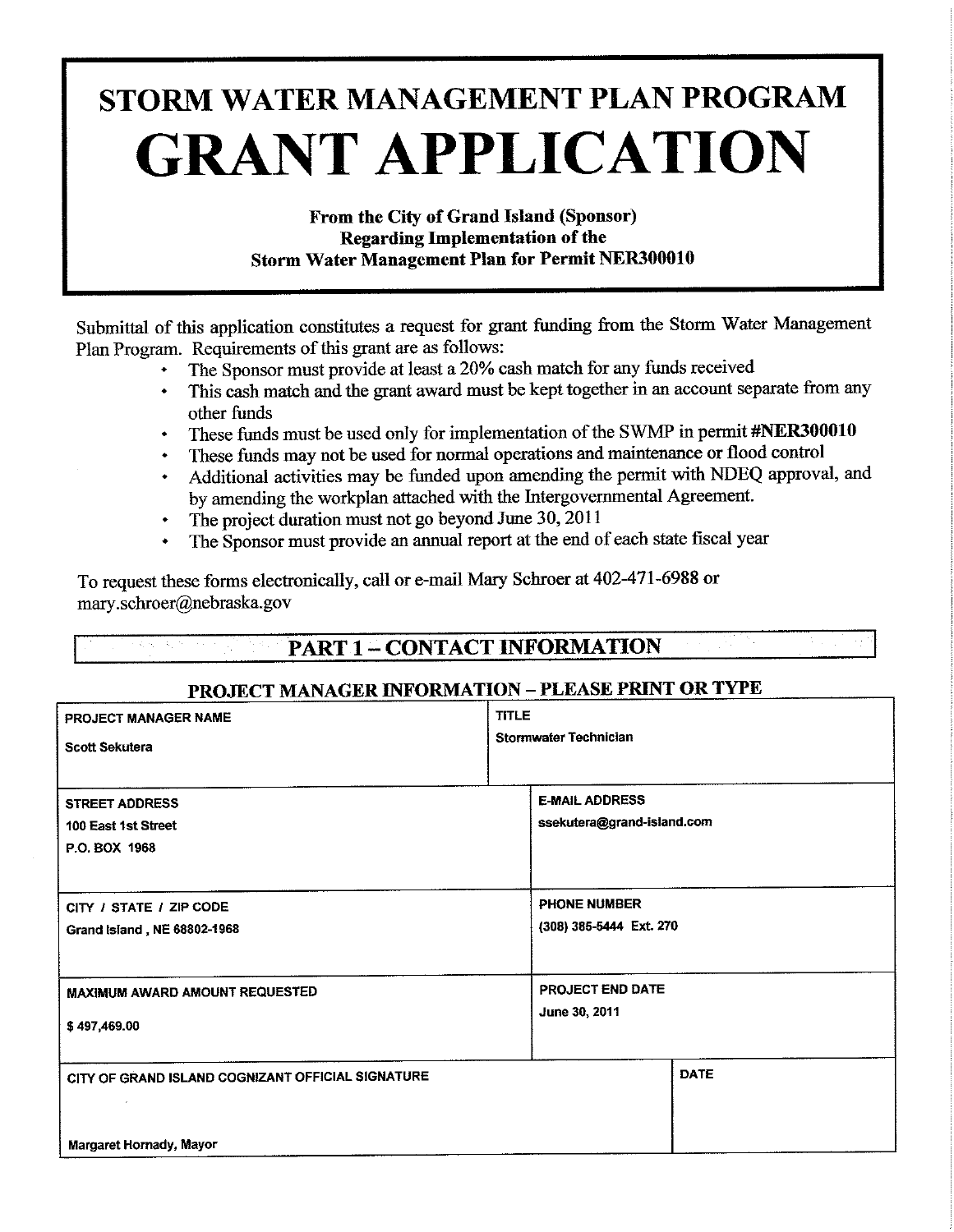|    | <b>Minimum Control</b><br><b>Measure</b>                                        | <b>Section/Subsection and Activity Element</b><br><b>Description from Approved SWMP</b>         | Cost<br>(percentage<br>of grant) | <b>Expected</b><br>Completion<br><b>Date</b> |
|----|---------------------------------------------------------------------------------|-------------------------------------------------------------------------------------------------|----------------------------------|----------------------------------------------|
| 1  | <b>Education</b> and<br>Outreach                                                | 1.1 Distribute Educational Materials on storm water<br>related issues in various media forms.   | 5%                               | 06/30/2011                                   |
| 2  | <b>Education</b> and<br>Outreach                                                | 1.2 Develop and run public service announcements.                                               | 5%                               | 06/30/2011                                   |
| 3  | Public<br>Involvement /<br>Participation                                        | 2.2 Participate/Sponsor Community Clean-up<br>events.                                           | 5%                               | 06/30/2011                                   |
| 4  | Public<br>Involvement /<br>Participation                                        | 2.3 Continue operation of storm sewer stenciling<br>program.                                    | 5%                               | 06/30/2011                                   |
| 5  | <b>Illicit Discharge</b><br>Detection and<br>Elimination                        | 3.2 Perform dry weather inspections of storm water<br>outfalls.                                 | 5%                               | 06/30/2011                                   |
| 6  | <b>Illicit Discharge</b><br>Detection and<br>Elimination                        | 3.3 Mapping of storm sewer system.                                                              | 25%                              | 06/30/2011                                   |
| 7  | <b>Construction Site</b><br><b>Storm Water Runoff</b><br>Control                | 4.3 Education contractors and the development<br>community.                                     | 10%                              | 06/30/2011                                   |
| 8  | <b>Construction Site</b><br><b>Stormwater Runoff</b><br>Control                 | 4.4 Develop design standards for storm water runoff<br>control measures.                        | 5%                               | 06/30/2011                                   |
| 9  | <b>Pollution Prevention</b><br>Good Housekeeping<br>For Municipal<br>Operations | 6.1 Continue training materials for city employees.                                             | 5%                               | 06/30/2011                                   |
| 10 | <b>Pollution Prevention</b><br>Good Housekeeping<br>For Municipal<br>Operations | 6.3 Continue evaluation of municipal operations and<br>implementation of new BMP at facilities. | 5%                               | 06/30/2011                                   |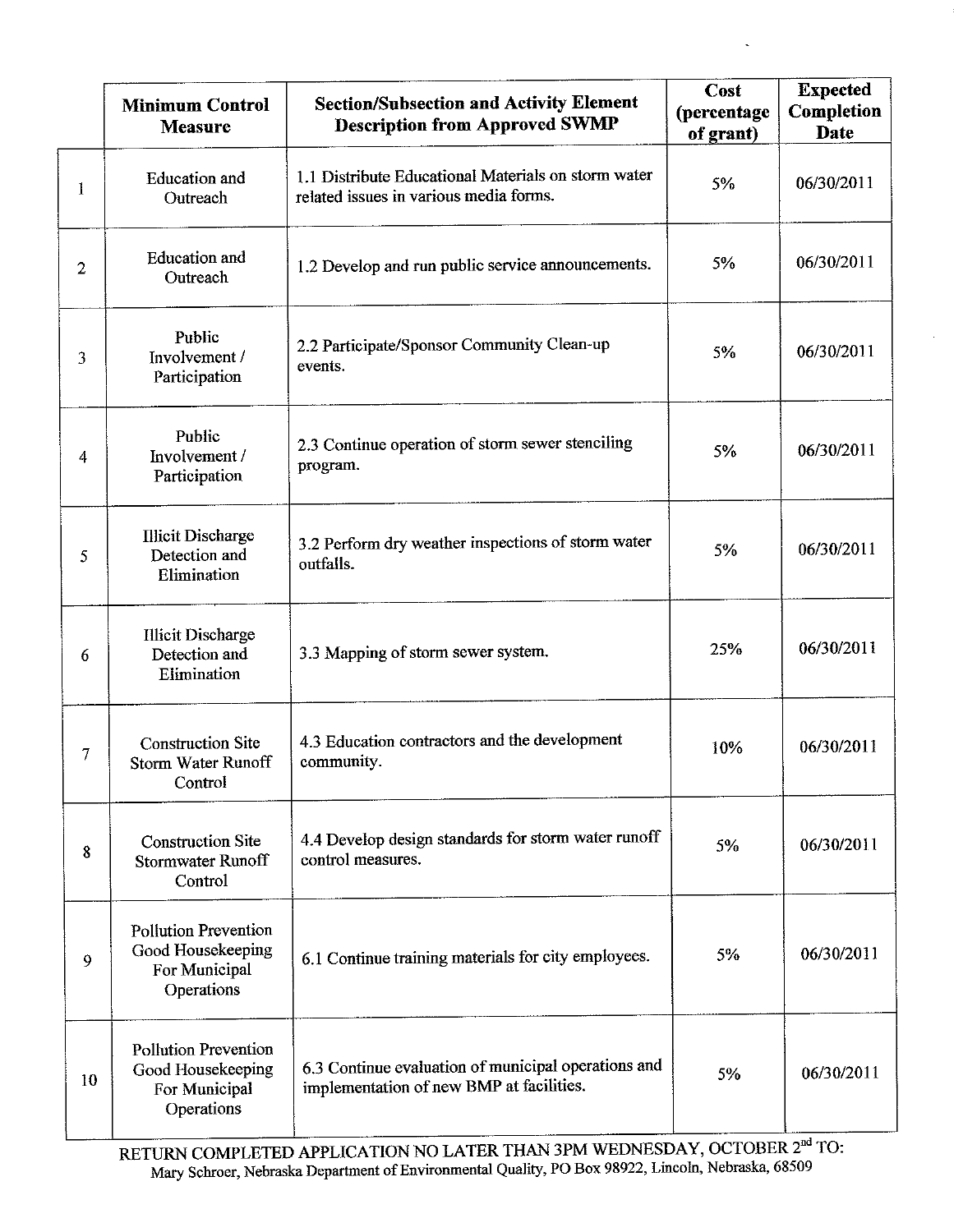|    | <b>Storm Sewer</b><br>Monitoring | 7.1 Develop standard operating procedures for<br>conducting baseline wet weather monitoring. | 10% | 06/30/2011 |
|----|----------------------------------|----------------------------------------------------------------------------------------------|-----|------------|
| 12 | Storm Sewer<br>Monitoring        | 7.2 Assessment of city by monitoring discharges.                                             | 15% | 06/30/2011 |